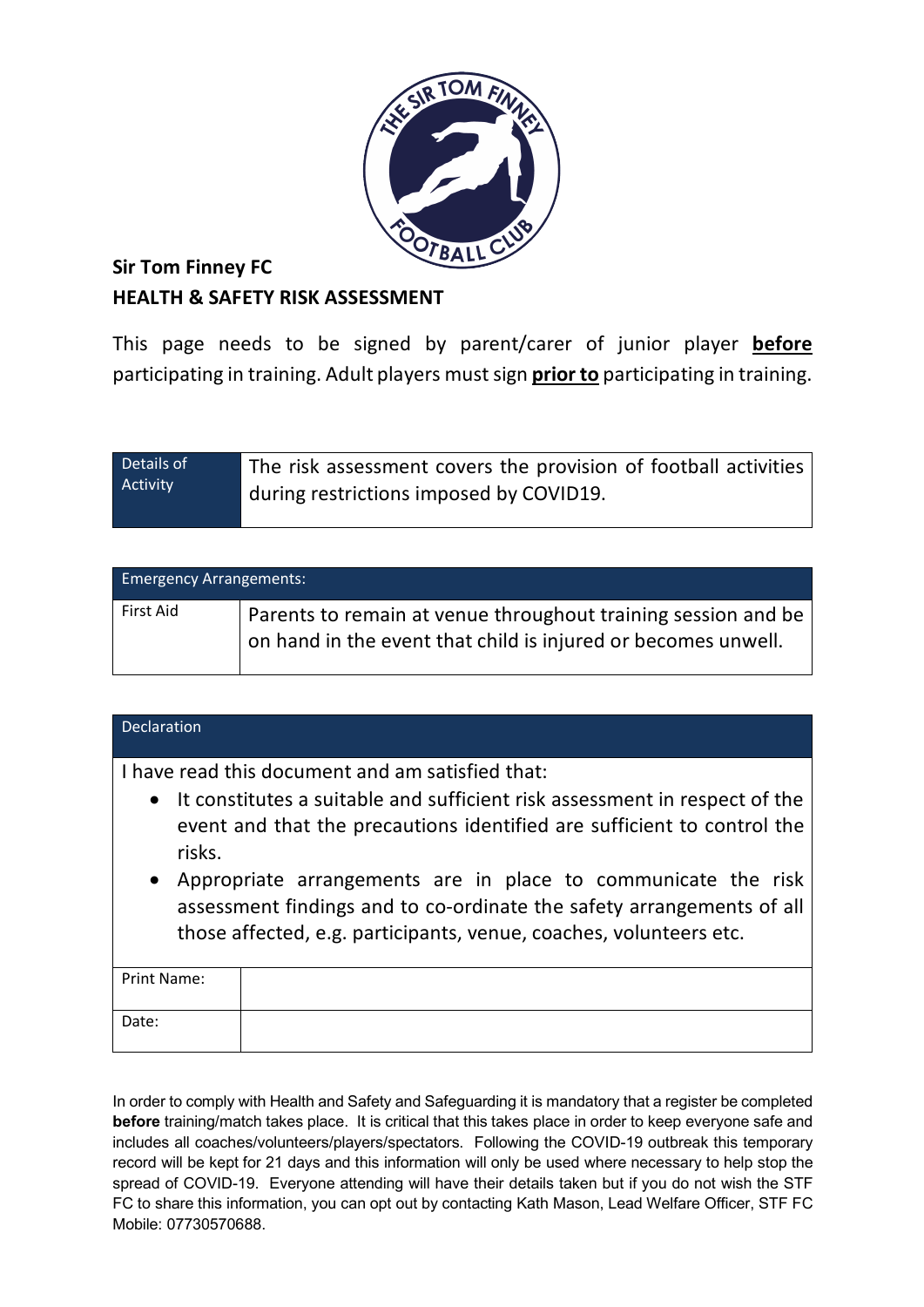#### **Introduction**

These Risk Assessments have been drawn up in accordance with the Management of Health and Safety at Work Regulations 1999 to identify the significant hazards presented during the event and to describe how the risks arising from such hazards will be controlled.

The process of risk assessment is on-going, with dynamic assessments being conducted by competent staff throughout the event. It is possible that the assessments in this document may be amended or augmented as new risks are identified, more refined control systems developed or Government/FA advice or guidelines change.

This risk assessment has been completed in full compliance with the up dated FA guidelines

### **Risk Rating**

Each assessment identifies two risk ratings; the initial risk which assesses the hazard without any design, engineering or management controls in place. The residual rating gives an indication of the resulting level of danger once all the controls identified have been implemented. For ease of reading these assessments have not utilised on simple grading of risk from high to negligible.

| Likelihood         | $1 -$ Very                | 2 - Unlikely | $3 - May$       | $4$ – Likely                | 5 - Very       | $6 - Will$                       |
|--------------------|---------------------------|--------------|-----------------|-----------------------------|----------------|----------------------------------|
| (L)                | Unlikely                  |              | Occur           |                             | Likely         | Occur                            |
| Severity           | $1 - \text{very}$         | $2 -$ Minor  | $3 -$ Lost      | $4 - Major$                 | $5 -$ Fatality | $6 - Multiple$                   |
|                    | minor                     | Injury       | Time            | Injury                      |                | <b>Fatalities</b>                |
|                    | injury                    |              |                 |                             |                |                                  |
| Who Might          | Coaches / Volunteers      |              |                 | Participants                |                | Public                           |
| be Harmed          |                           |              |                 |                             |                |                                  |
| <b>Risk Factor</b> | $1-6 =$ LOW               |              | $7-17 = MEDIUM$ |                             |                | $18-36 = HIGH$                   |
| $(L \times S)$     | <b>No Action Required</b> |              |                 | <b>Some Action Required</b> |                | <b>Immediate Action &amp;</b>    |
|                    |                           |              |                 |                             |                | <b>Further Controls Required</b> |

The risk rating has been drawn from the following table: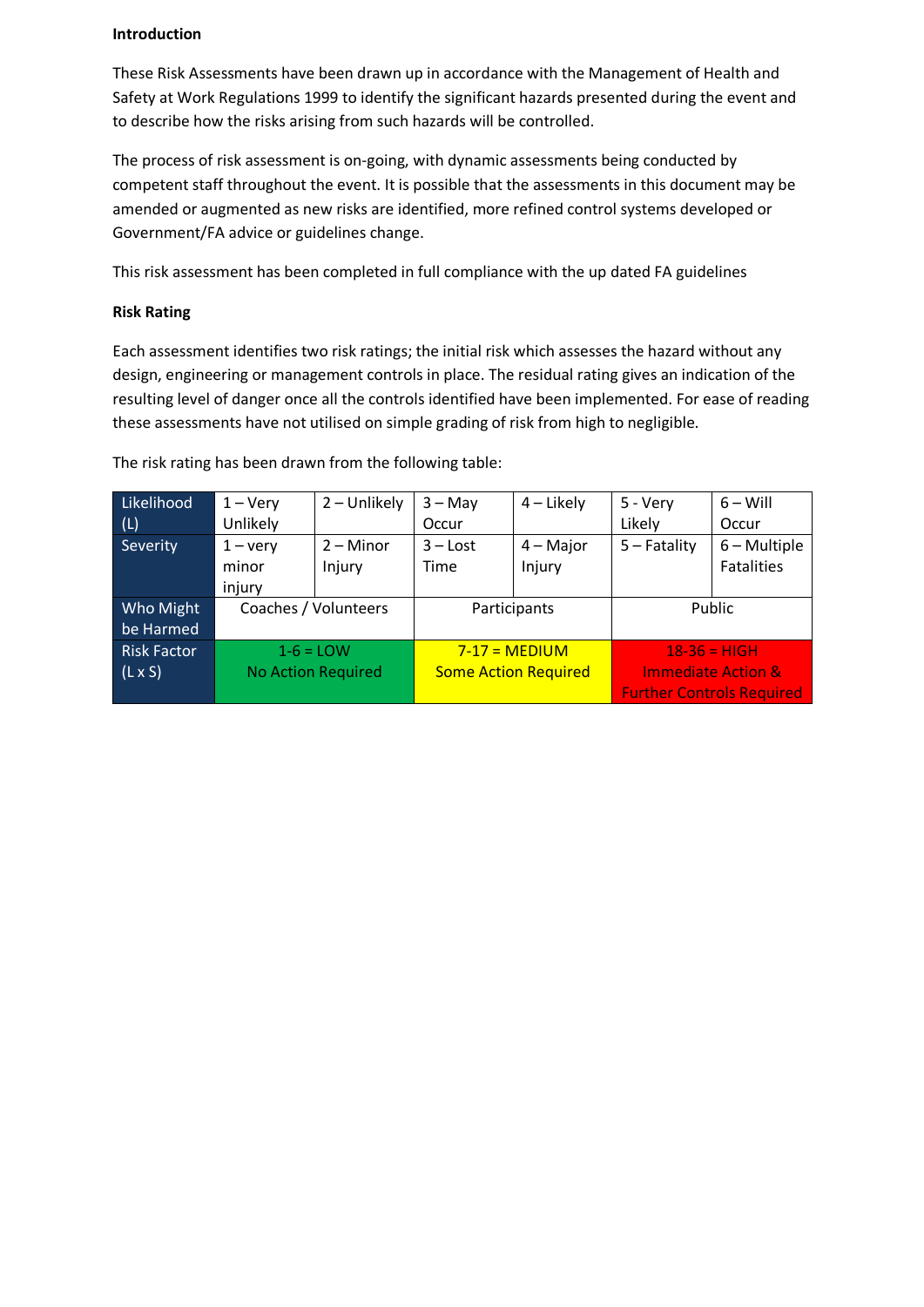## **Pre-Activity Tasks**

| <b>Task or Activity</b>                             |                                                                 | Reading of FA Guidance sent to all manager for onward dissemination |                  |  |
|-----------------------------------------------------|-----------------------------------------------------------------|---------------------------------------------------------------------|------------------|--|
| Hazards                                             | Risk of non-dissemination                                       |                                                                     |                  |  |
|                                                     |                                                                 |                                                                     |                  |  |
| Likelihood                                          | 4 - likely                                                      | Severity                                                            | 2 – Minor Injury |  |
| Persons at Risk                                     | Coaches / Volunteers, Participants                              |                                                                     |                  |  |
|                                                     |                                                                 |                                                                     |                  |  |
| Initial Risk Rating:                                | Medium (4x2)                                                    |                                                                     |                  |  |
|                                                     |                                                                 |                                                                     |                  |  |
| <b>Existing Controls</b>                            |                                                                 |                                                                     |                  |  |
| $\bullet$                                           | Disseminated to all managers, assistant managers and volunteers |                                                                     |                  |  |
|                                                     | Disseminate to all adult players via managers                   |                                                                     |                  |  |
| $\bullet$                                           | Disseminated to all parents by Email                            |                                                                     |                  |  |
| Dissemination via website                           |                                                                 |                                                                     |                  |  |
| $\bullet$                                           | Dissemination via social media channels                         |                                                                     |                  |  |
|                                                     | All parents to confirm guidance has been read                   |                                                                     |                  |  |
| Adult players to confirm the guidance has been read |                                                                 |                                                                     |                  |  |
| <b>Further Action Required:</b>                     |                                                                 |                                                                     |                  |  |
| None                                                |                                                                 |                                                                     |                  |  |
|                                                     |                                                                 |                                                                     |                  |  |
| <b>Residual Risk Rating:</b><br>Low $(3x2)$         |                                                                 |                                                                     |                  |  |

| <b>Task or Activity</b>                                                                                                              | Parent to Explain how training will feel different to child & certain<br>restrictions must be adhered to |          |                  |  |  |
|--------------------------------------------------------------------------------------------------------------------------------------|----------------------------------------------------------------------------------------------------------|----------|------------------|--|--|
| Hazards                                                                                                                              | Social distancing not observed, risk of spread of Covid-19                                               |          |                  |  |  |
|                                                                                                                                      |                                                                                                          |          |                  |  |  |
| Likelihood                                                                                                                           | 3 – May occur                                                                                            | Severity | 2 - Minor Injury |  |  |
| Persons at Risk                                                                                                                      | Coaches / Volunteers, Participants                                                                       |          |                  |  |  |
|                                                                                                                                      |                                                                                                          |          |                  |  |  |
| <b>Initial Risk Rating</b>                                                                                                           | Low $(3x2)$                                                                                              |          |                  |  |  |
|                                                                                                                                      |                                                                                                          |          |                  |  |  |
| <b>Existing Controls</b>                                                                                                             |                                                                                                          |          |                  |  |  |
| All players must bring hand sanitiser, labelled with name (Junior), to be used before,<br>$\bullet$<br>during and following session. |                                                                                                          |          |                  |  |  |
| Player to bring their own clearly labelled (junior) drink / drink bottle.<br>$\bullet$                                               |                                                                                                          |          |                  |  |  |
| $\bullet$                                                                                                                            | Coach to allow five minutes to re-iterate what players can and can't do.                                 |          |                  |  |  |
| Players to arrive changed and ready to participate                                                                                   |                                                                                                          |          |                  |  |  |
| <b>Further Action Required:</b>                                                                                                      |                                                                                                          |          |                  |  |  |
| None                                                                                                                                 |                                                                                                          |          |                  |  |  |
|                                                                                                                                      |                                                                                                          |          |                  |  |  |
| Residual Risk Rating:                                                                                                                | Low $(3x2)$                                                                                              |          |                  |  |  |

| Task or Activity                                   | Use of toilet / handwashing facilities |          |                  |  |  |
|----------------------------------------------------|----------------------------------------|----------|------------------|--|--|
| Hazards                                            | Risk of transfer of Covid-19 virus     |          |                  |  |  |
|                                                    |                                        |          |                  |  |  |
| Likelihood                                         | 4 - likely                             | Severity | 2 - Minor Injury |  |  |
| Persons at Risk                                    | Coaches / Volunteers, Participants     |          |                  |  |  |
|                                                    |                                        |          |                  |  |  |
| Initial Risk Rating:                               | Medium (4x2)                           |          |                  |  |  |
|                                                    |                                        |          |                  |  |  |
| <b>Existing Controls</b>                           |                                        |          |                  |  |  |
| Current venues will not have access to toilets     |                                        |          |                  |  |  |
| Hand sanitiser available at all times<br>$\bullet$ |                                        |          |                  |  |  |
|                                                    |                                        |          |                  |  |  |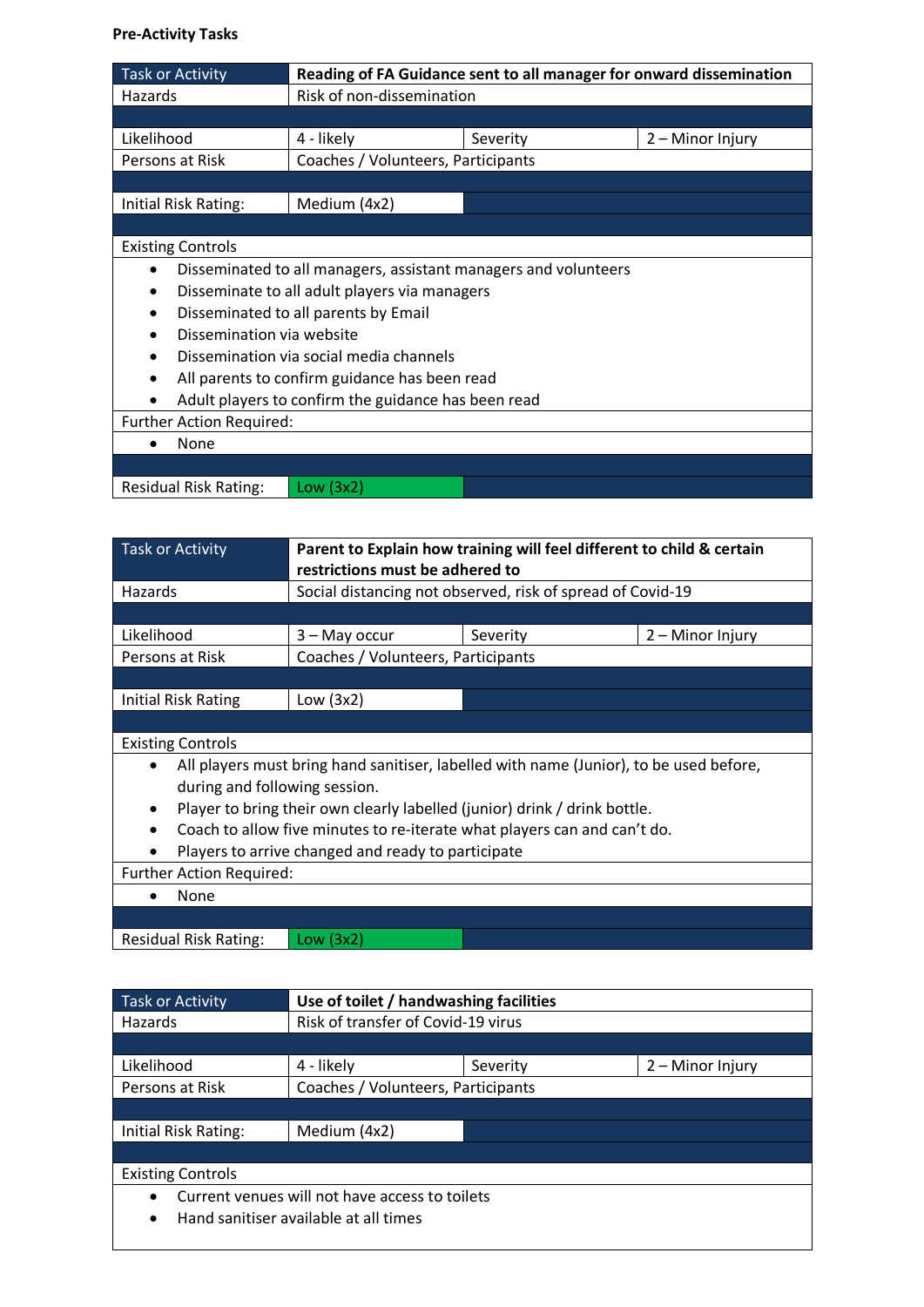| <b>Further Action Required:</b> |             |  |  |  |
|---------------------------------|-------------|--|--|--|
| one                             |             |  |  |  |
|                                 |             |  |  |  |
| <b>Residual Risk Rating:</b>    | Low $(3x2)$ |  |  |  |

| <b>Task or Activity</b>                                                                                                                                                                                                                                                                                                                                                                                                                                                                                                                                                                                                                                                                                                                                                                                                                         | Arriving / Parking/Leaving                  |          |                  |  |  |
|-------------------------------------------------------------------------------------------------------------------------------------------------------------------------------------------------------------------------------------------------------------------------------------------------------------------------------------------------------------------------------------------------------------------------------------------------------------------------------------------------------------------------------------------------------------------------------------------------------------------------------------------------------------------------------------------------------------------------------------------------------------------------------------------------------------------------------------------------|---------------------------------------------|----------|------------------|--|--|
| Hazards                                                                                                                                                                                                                                                                                                                                                                                                                                                                                                                                                                                                                                                                                                                                                                                                                                         | Congestion & Congregation of Groups         |          |                  |  |  |
|                                                                                                                                                                                                                                                                                                                                                                                                                                                                                                                                                                                                                                                                                                                                                                                                                                                 |                                             |          |                  |  |  |
| Likelihood                                                                                                                                                                                                                                                                                                                                                                                                                                                                                                                                                                                                                                                                                                                                                                                                                                      | 4 - Likely                                  | Severity | 2 - Minor Injury |  |  |
| Persons at Risk                                                                                                                                                                                                                                                                                                                                                                                                                                                                                                                                                                                                                                                                                                                                                                                                                                 | Coaches / Volunteers, Participants, parents |          |                  |  |  |
|                                                                                                                                                                                                                                                                                                                                                                                                                                                                                                                                                                                                                                                                                                                                                                                                                                                 |                                             |          |                  |  |  |
| <b>Initial Risk Rating:</b>                                                                                                                                                                                                                                                                                                                                                                                                                                                                                                                                                                                                                                                                                                                                                                                                                     | Medium (4x2)                                |          |                  |  |  |
|                                                                                                                                                                                                                                                                                                                                                                                                                                                                                                                                                                                                                                                                                                                                                                                                                                                 |                                             |          |                  |  |  |
| <b>Existing Controls</b>                                                                                                                                                                                                                                                                                                                                                                                                                                                                                                                                                                                                                                                                                                                                                                                                                        |                                             |          |                  |  |  |
| Allocated time slots to be strictly adhered to with gap between sessions to minimise risk<br>$\bullet$<br>of crossover contact<br>Parents asked to arrive no more than 10 mins prior to training commencement and leave<br>$\bullet$<br>immediately when training session has been completed.<br>Adult players to arrive no earlier than 10 mins prior to session<br>$\bullet$<br>The STFFC are 'borrowing' facilities for training all attendees must respect the conditions<br>$\bullet$<br>in place by the host club or PCC<br>If possible, parents to remain in vehicle, if session can be seen, to avoid congregation of<br>$\bullet$<br>groups.<br>Following the session, parents, children and adult players are to leave the venue quickly.<br>$\bullet$<br>Do not congregate after training<br><b>Further Action Required:</b><br>None |                                             |          |                  |  |  |
| <b>Residual Risk Rating:</b>                                                                                                                                                                                                                                                                                                                                                                                                                                                                                                                                                                                                                                                                                                                                                                                                                    | Low $(2x2)$                                 |          |                  |  |  |

### **Event Related Activities**

| <b>Task or Activity</b>                                            | <b>Coaching Activities</b>                                                                   |                                                                                             |                  |  |  |
|--------------------------------------------------------------------|----------------------------------------------------------------------------------------------|---------------------------------------------------------------------------------------------|------------------|--|--|
| Hazards                                                            | Sporting injury / spread of Covid-19 virus                                                   |                                                                                             |                  |  |  |
|                                                                    |                                                                                              |                                                                                             |                  |  |  |
|                                                                    |                                                                                              |                                                                                             |                  |  |  |
| Likelihood                                                         | 3 - May Occur                                                                                | Severity                                                                                    | 2 - Minor Injury |  |  |
| Persons at Risk                                                    | Coaches / Volunteers, Participants                                                           |                                                                                             |                  |  |  |
|                                                                    |                                                                                              |                                                                                             |                  |  |  |
| <b>Initial Risk Rating</b>                                         | Medium (3x2)                                                                                 |                                                                                             |                  |  |  |
|                                                                    |                                                                                              |                                                                                             |                  |  |  |
| <b>Existing Controls</b>                                           |                                                                                              |                                                                                             |                  |  |  |
| $\bullet$                                                          |                                                                                              | Parents to be advised not to bring child to training if child or parent feeling unwell with |                  |  |  |
| Covid-19 symptoms.                                                 |                                                                                              |                                                                                             |                  |  |  |
| $\bullet$                                                          |                                                                                              | Adult players must not attend sessions if feeling unwell with Covid 19 symptoms             |                  |  |  |
| $\bullet$                                                          | All coaches to have first aid kit available, on hand & appropriately stocked.                |                                                                                             |                  |  |  |
| $\bullet$                                                          | Coaches to have access to a full set of PPE equipment to include, sanitiser, disposable face |                                                                                             |                  |  |  |
|                                                                    | masks, disposable gloves, disposable plastic aprons, Blue paper towel roll,                  |                                                                                             |                  |  |  |
| $\bullet$                                                          | Parents to remain at venue throughout training to be called upon in the event of injury or   |                                                                                             |                  |  |  |
| illness.                                                           |                                                                                              |                                                                                             |                  |  |  |
| Supervision at all times by a minimum of a Level 1 trained coaches |                                                                                              |                                                                                             |                  |  |  |
| <b>Further Action Required:</b>                                    |                                                                                              |                                                                                             |                  |  |  |
| None                                                               |                                                                                              |                                                                                             |                  |  |  |
|                                                                    |                                                                                              |                                                                                             |                  |  |  |
|                                                                    |                                                                                              |                                                                                             |                  |  |  |